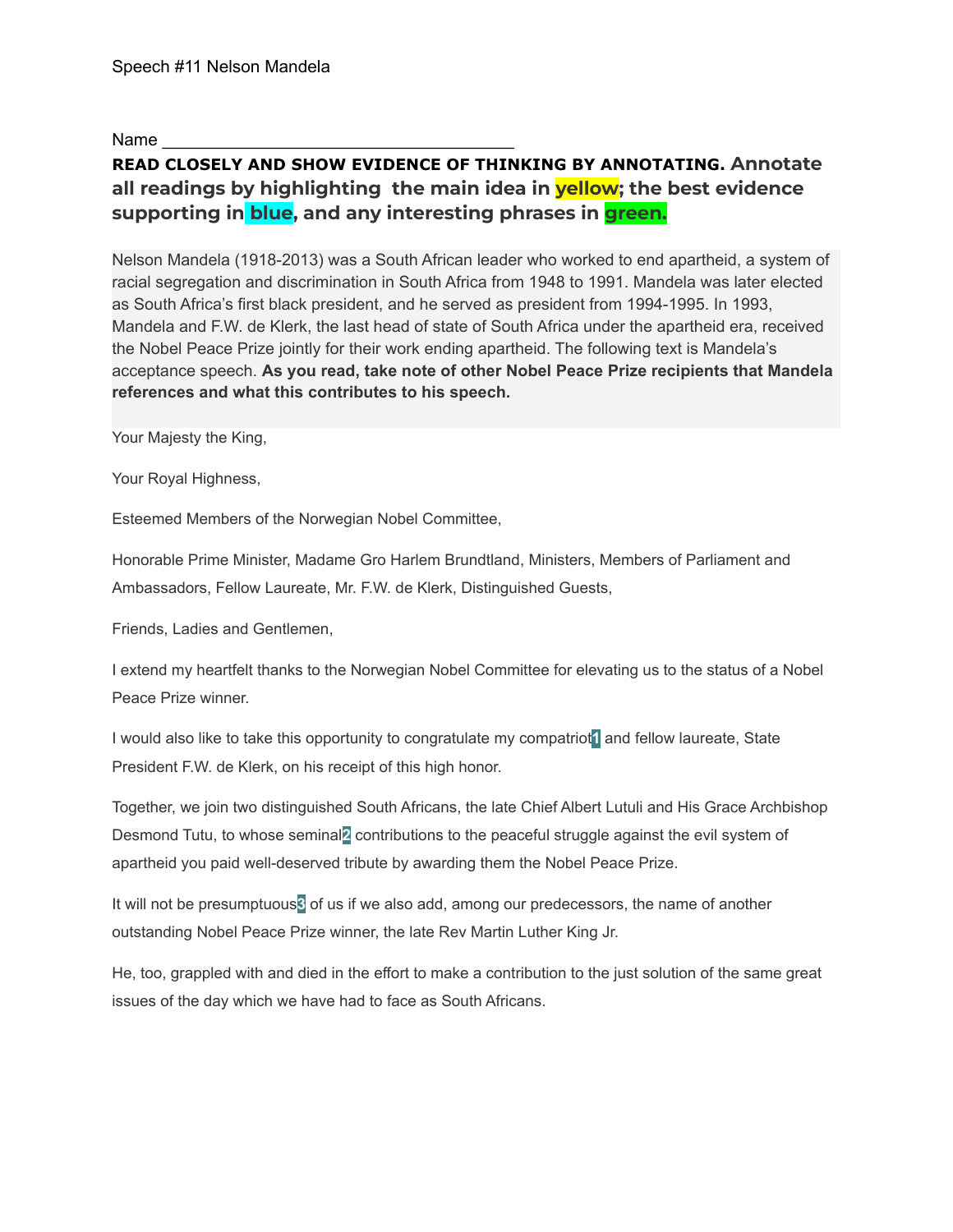We speak here of the challenge of the dichotomies<sup>7</sup> of war and peace, violence and non-violence, racism and human dignity, oppression and repression and liberty and human rights, poverty and freedom from want.

We stand here today as nothing more than a representative of the millions of our people who dared to rise up against a social system whose very essence is war, violence, racism, oppression, repression and the impoverishment of an entire people.

I am also here today as a representative of the millions of people across the globe, the anti-apartheid movement, the governments and organizations that joined with us, not to fight against South Africa as a country or any of its peoples, but to oppose an inhuman system and sue**5** for a speedy end to the apartheid crime against humanity.

These countless human beings, both inside and outside our country, had the nobility of spirit to stand in the path of tyranny**6** and injustice, without seeking selfish gain. They recognized that an injury to one is an injury to all and therefore acted together in defense of justice and a common human decency.

Because of their courage and persistence for many years, we can, today, even set the dates when all humanity will join together to celebrate one of the outstanding human victories of our century.

When that moment comes, we shall, together, rejoice in a common victory over racism, apartheid and white minority rule.

That triumph will finally bring to a close a history of five hundred years of African colonization**7** that began with the establishment of the Portuguese empire.

Thus, it will mark a great step forward in history and also serve as a common pledge of the peoples of the world to fight racism, wherever it occurs and whatever guise**8** it assumes.

At the southern tip of the continent of Africa, a rich reward in the making, an invaluable gift is in the preparation for those who suffered in the name of all humanity when they sacrificed everything - for liberty, peace, human dignity and human fulfillment.

This reward will not be measured in money. Nor can it be reckoned in the collective price of the rare metals and precious stones that rest in the bowels**9** of the African soil we tread in the footsteps of our ancestors.

It will and must be measured by the happiness and welfare of the children, at once the most vulnerable citizens in any society and the greatest of our treasures.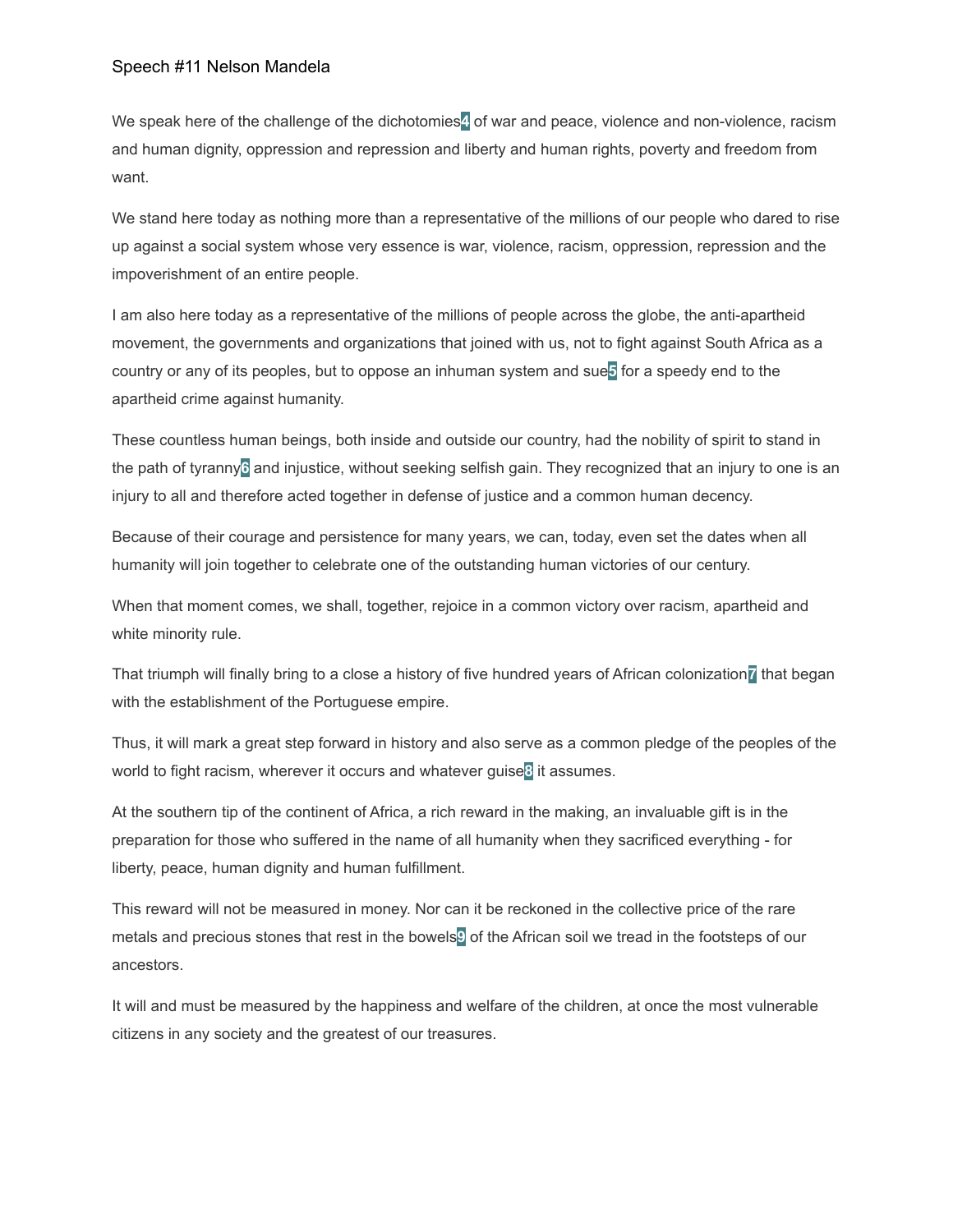The children must, at last, play in the open veld,**10** no longer tortured by the pangs of hunger or ravaged by disease or threatened with the scourge**11** of ignorance, molestation and abuse, and no longer required to engage in deeds whose gravity exceeds the demands of their tender years.

In front of this distinguished audience, we commit the new South Africa to the relentless pursuit of the purposes defined in the World Declaration on the Survival, Protection and Development of Children.**12**

The reward of which we have spoken will and must also be measured by the happiness and welfare of the mothers and fathers of these children, who must walk the earth without fear of being robbed, killed for political or material profit, or spat upon because they are beggars.

They too must be relieved of the heavy burden of despair which they carry in their hearts, born of hunger, homelessness and unemployment.

The value of that gift to all who have suffered will and must be measured by the happiness and welfare of all the people of our country, who will have torn down the inhuman walls that divide them.

These great masses will have turned their backs on the grave insult to human dignity which described some as masters and others as servants, and transformed each into a predator whose survival depended on the destruction of the other.

The value of our shared reward will and must be measured by the joyful peace which will triumph, because the common humanity that bonds both black and white into one human race, will have said to each one of us that we shall all live like the children of paradise.

Thus shall we live, because we will have created a society which recognizes that all people are born equal, with each entitled in equal measure to life, liberty, prosperity, human rights and good governance.

Such a society should never allow again that there should be prisoners of conscience nor that any person's human right should be violated.

Neither should it ever happen that once more the avenues to peaceful change are blocked by usurpers**13** who seek to take power away from the people, in pursuit of their own, ignoble**14** purposes.

In relation to these matters, we appeal to those who govern Burma that they release our fellow Nobel Peace Prize laureate, Aung San Suu Kyi,**15** and engage her and those she represents in serious dialogue, for the benefit of all the people of Burma.

We pray that those who have the power to do so will, without further delay, permit that she uses her talents and energies for the greater good of the people of her country and humanity as a whole.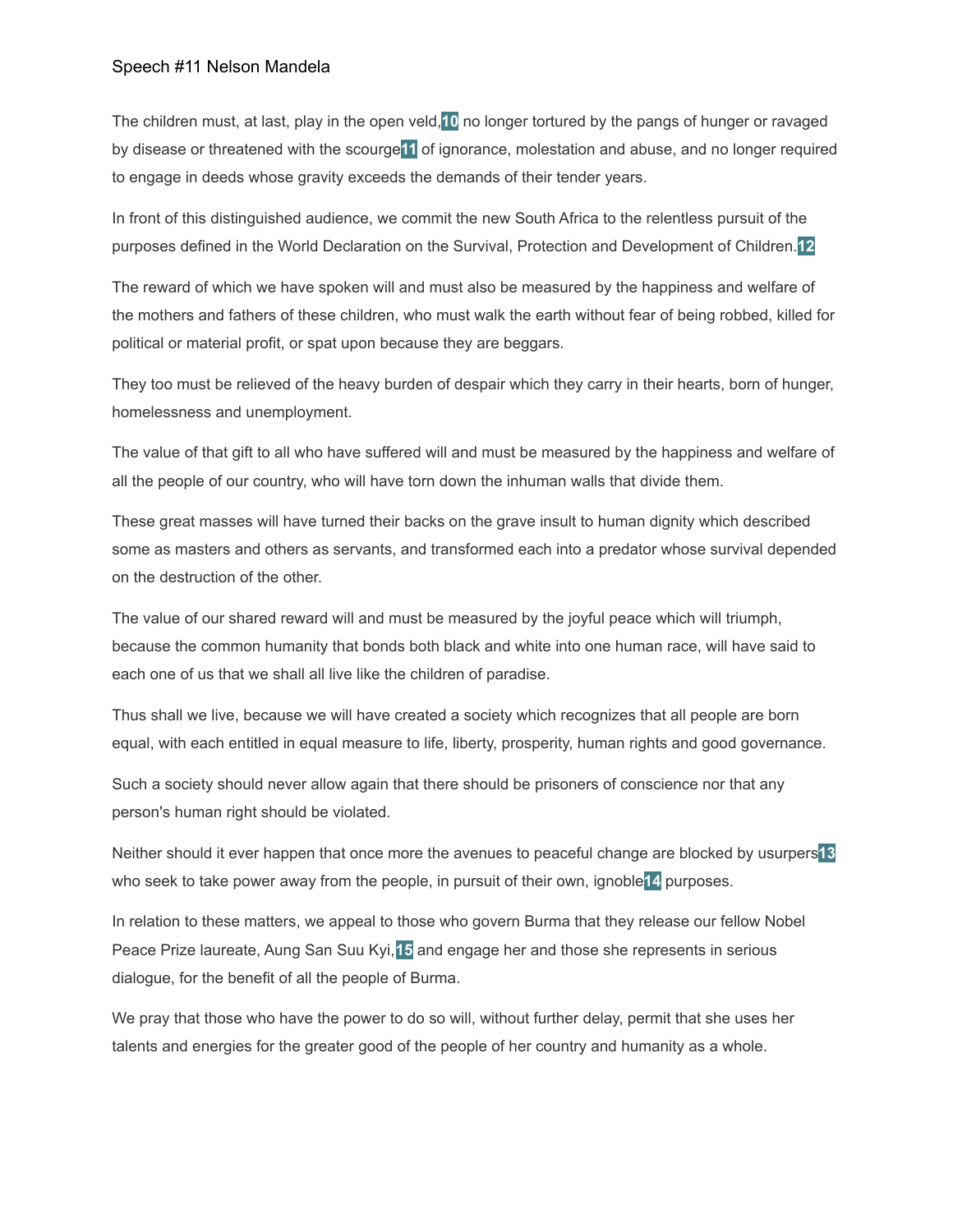Far from the rough and tumble of the politics of our own country. I would like to take this opportunity to join the Norwegian Nobel Committee and pay tribute to my joint laureate. Mr. F.W. de Klerk.

He had the courage to admit that a terrible wrong had been done to our country and people through the imposition of the system of apartheid.

He had the foresight to understand and accept that all the people of South Africa must through negotiations and as equal participants in the process, together determine what they want to make of their future.

But there are still some within our country who wrongly believe they can make a contribution to the cause of justice and peace by clinging to the shibboleths**16** that have been proved to spell nothing but disaster.

It remains our hope that these, too, will be blessed with sufficient reason to realize that history will not be denied and that the new society cannot be created by reproducing the repugnant**17** past, however refined or enticingly repackaged.

We would also like to take advantage of this occasion to pay tribute to the many formations of the democratic movement of our country, including the members of our Patriotic Front,**18** who have themselves played a central role in bringing our country as close to the democratic transformation as it is today.

We are happy that many representatives of these formations, including people who have served or are serving in the "homeland" structures, came with us to Oslo. They too must share the accolade**19** which the Nobel Peace Prize confers.

We live with the hope that as she battles to remake herself, South Africa, will be like a microcosm**20** of the new world that is striving to be born.

This must be a world of democracy and respect for human rights, a world freed from the horrors of poverty, hunger, deprivation and ignorance, relieved of the threat and the scourge of civil wars and external aggression and unburdened of the great tragedy of millions forced to become refugees.

The processes in which South Africa and Southern Africa as a whole are engaged, beckon and urge us all that we take this tide at the flood and make of this region as a living example of what all people of conscience would like the world to be.

We do not believe that this Nobel Peace Prize is intended as a commendation for matters that have happened and passed.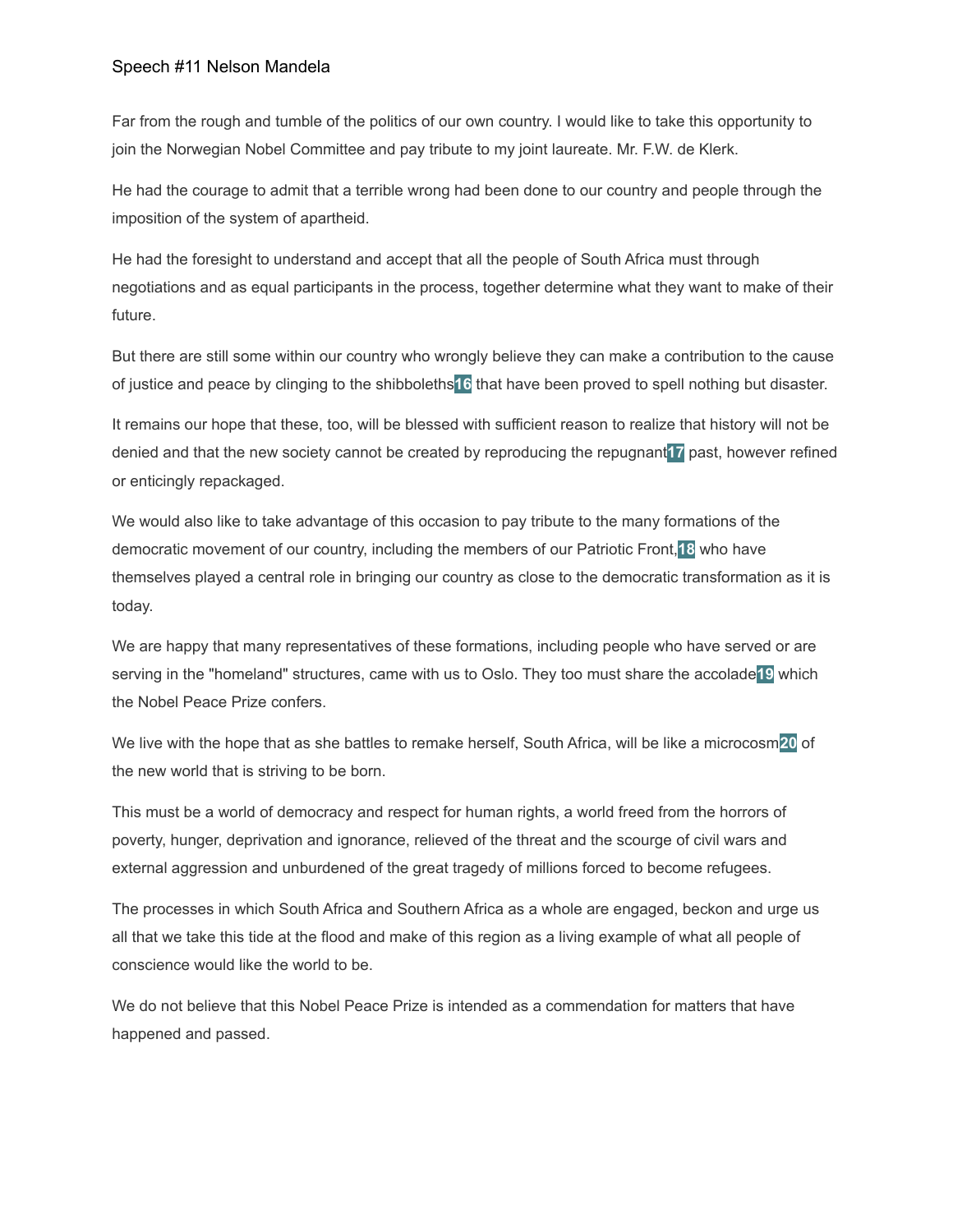We hear the voices which say that it is an appeal from all those, throughout the universe, who sought an end to the system of apartheid.

We understand their call, that we devote what remains of our lives to the use of our country's unique and painful experience to demonstrate, in practice, that the normal condition for human existence is democracy, justice, peace, non-racism, non-sexism, prosperity for everybody, a healthy environment and equality and solidarity among the peoples.

Moved by that appeal and inspired by the eminence**21** you have thrust upon us, we undertake that we too will do what we can to contribute to the renewal of our world so that none should, in future, be described as the "wretched of the earth".

Let it never be said by future generations that indifference, cynicism or selfishness made us fail to live up to the ideals of humanism**22** which the Nobel Peace Prize encapsulates.

Let the strivings of us all, prove Martin Luther King Jr. to have been correct, when he said that humanity can no longer be tragically bound to the starless midnight of racism and war.

Let the efforts of us all, prove that he was not a mere dreamer when he spoke of the beauty of genuine brotherhood and peace being more precious than diamonds or silver or gold.

Let a new age dawn!

Thank you.

#### **Notes**

- 1. fellow citizen
- 2. work that strongly influenced later developments
- 3. **Presumptuous** *(adjective) :* overstepping due bounds (as of propriety or courtesy); taking liberties
- 4. a division or contrast between two things that are opposing
- 5. to appeal formally for something
- 6. **Tyranny** *(noun) :* cruel and unfair treatment by a powerful person, group, or government

7. **Colonization** *(noun) :* the process of settling among and taking control over native people for profit and power.

8. **Guise** *(noun) :* an external form, appearance, or manner of presentation, typically concealing the true nature of something

- 9. the deep or remote parts within something
- 10. the open grasslands in Southern Africa
- 11. **Scourge** *(noun) :* a thing that causes great trouble or suffering

12. This declaration was agreed to at the World Summit for Children on September 30th, 1990, and established goals to promote the well-being of children.

- 13. a person who takes a position of power by force
- 14. **Ignoble** *(adjective) :* not honorable in character or purpose